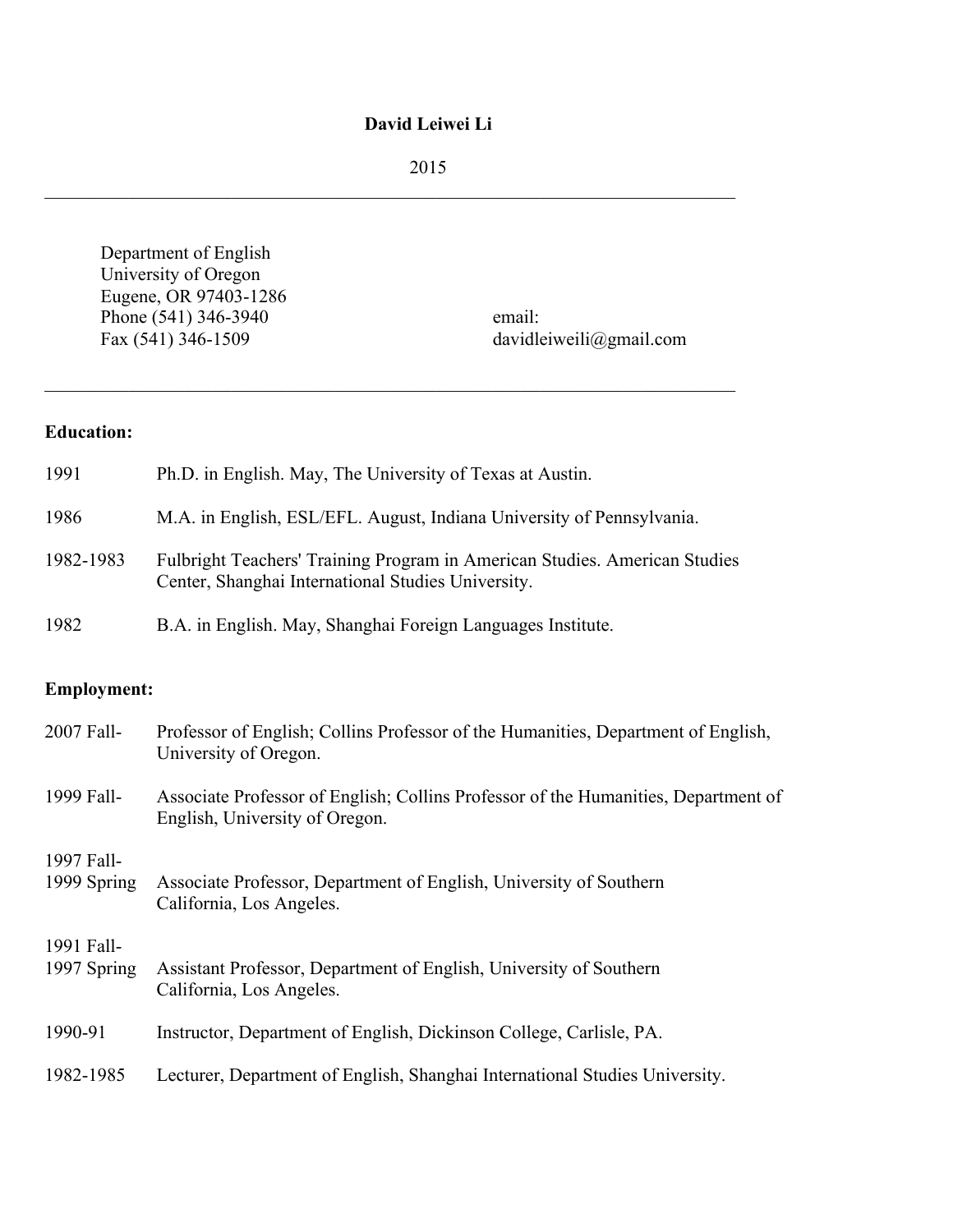### **Grants and Honors:**

Zumberge Fellow, University of Southern California (Spring 1995) Appointment to the Collins Professor of the Humanities, University of Oregon (1999- ) *Imagining the Nation* nominated for Asian American Studies Association Book Award (2001) Oregon Humanities Center Fellow, U of O (Spring 2008) Fulbright Distinguished Chair Professor, University of the Arts, London (Jan-June 2013)

## **Publications:**

## **Books:**

Imagining the Nation: Asian American Literature and Cultural Consent*.* (Stanford University Press, 1998 Hardcover; 2000 Paperback; Nominated for the Association of Asian American Studies Book Award, 2001).

[Reviewed: Choice 36.11/12 (July/August 1999), American Studies 40.3 (1999), American Literature 72.3 (2000), American Quarterly 52.4 (2000), Comparative Literature Studies 37.2 (2000), Journal of Asian American Studies 3.1 (2000), Studies in the Novel 32.1 (2000), Yearbook of Comparative and General Literature 48 (2000), American Literary Scholarship 1998 (2000), Interventions: International Journal of Postcolonial Studies 2.3 (2000), Pacific Reader (Fall 2000), Journal of American Studies 35.1 (2001), Modern Philology 99.3 (2002), and Canadian Review of American Studies 32.3 (2002)]

Globalization and the Humanities. (Guest Editor, Special Double Issue of Comparative Literature 53.4 Fall 2001)

Globalization and the Humanities (Editor. Hong Kong University Press, 2004)

Asian American Literature. (Editor of a 4 volume, 2240 pp anthology of Asian American criticism. Abingdon, UK/New York, NY: Routledge, 2012).

Collision and Confluence: An Exhibition of Chinese American Art Faculty*.* (Editorial member of the exhibition catalogue). Wayne, New Jersey: Center for Chinese Art, William Patterson University, 2014.

Economy, Emotion, and Ethics in Contemporary Chinese Cinema: Globalization on Speed. (Routledge 2016) http://www.amazon.com/Economy-Emotion-Ethics-Chinese-Cinema/dp/1138120960 www.routledge.com/products/9781138120969

### **Articles in Refereed Journals:**

"Shanghai EXPO 2010: Economy, Ecology, and the 2<sup>nd</sup> Coming of Capitalism in China (a photo essay)." Visual Studies 28.2 (2013): 162-179. https://www.dropbox.com/s/g4juuvz75xu4rpt/Li%20essay%2C%20Shanghai%20EXPO.pdf?dl=0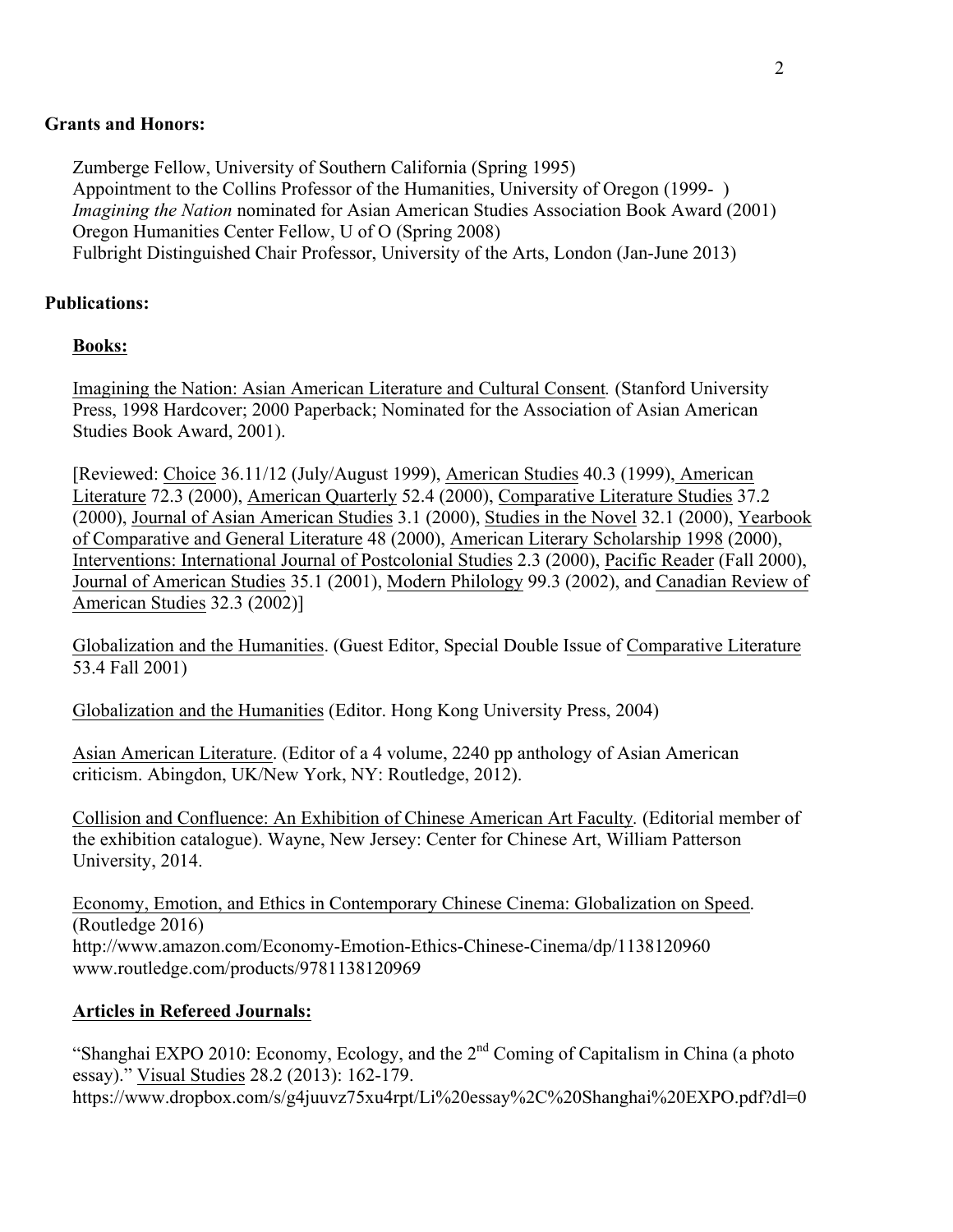"Le spectre néoréaliste de Bazin dans le monde néolibéral de Jia Zhangke/The Neorealist Specter of Bazin in the Neoliberal World of Jia Zhangke." Cahiers du Cinéma 640 (December 2008): 78- 79.

"Capturing China in Globalization: Autonomy, Dependency, and Equality in Zhang Yimou's Cinema." Texas Studies in Literature and Language 49.3 (Fall 2007): 293-317.

"On Ascriptive and Acquisitional Americanness: The Accidental Asian and the Illogic of Assimilation." Contemporary Literature 45.1 (Spring 2004): 106-34.

"The State and Subject of Asian American Criticism: Psychoanalysis, Transnational Discourse, and Democratic Ideals." American Literary History 15.3 (Fall 2003): 603-24.

"What Will Become of Us if We Don't Stop? Ermo's China and the End of Globalization." Comparative Literature 53.4 (2001): 442-461.

"Introduction: Globalization and the Humanities." Comparative Literature 53.4 (2001): 275- 82.

"Race, Gender, Class and Asian American Literary Theory." Race, Gender, Class: An Interdisciplinary and Multicultural Journal. 4.3 (1997): 40-53.

"China Men: Maxine Hong Kingston and the American Canon." American Literary History*.* 2.3 (Fall 1990): 482-502.

"Comment on E. D. Hirsch's Cultural Literacy." College English*.* 51.2 (1989): 210-14.

"The Naming of a Chinese American 'I': Cross-Cultural Sign/ifications in The Woman Warrior." Criticism. 30.4 (1988): 497-515.

"Culture and Language Acquisition." Journal of Foreign Languages. (Shanghai: The Shanghai International Studies University) 56.4(1988): 47-49.

"ESL/EFL and the Teaching of Literature." Journal of Foreign Languages. (Shanghai: The Shanghai International Studies University) 52.6(1987): 35-37.

"Image: a Prominent Feature of Poetic Language." Journal of Foreign Languages. (Shanghai: The Shanghai International Studies University) 35.1 (1985): 54-58.

## **Essays in Refereed Editions:**

"(In Lieu of an) Introduction: The Asian American Subject Between Liberalism and Neoliberalism." Asian American Literature: Volume I. Literary History: Criticism and Theory. Ed. David Leiwei Li. Abingdon, UK/New York, NY: Routledge, 2012. 1-29.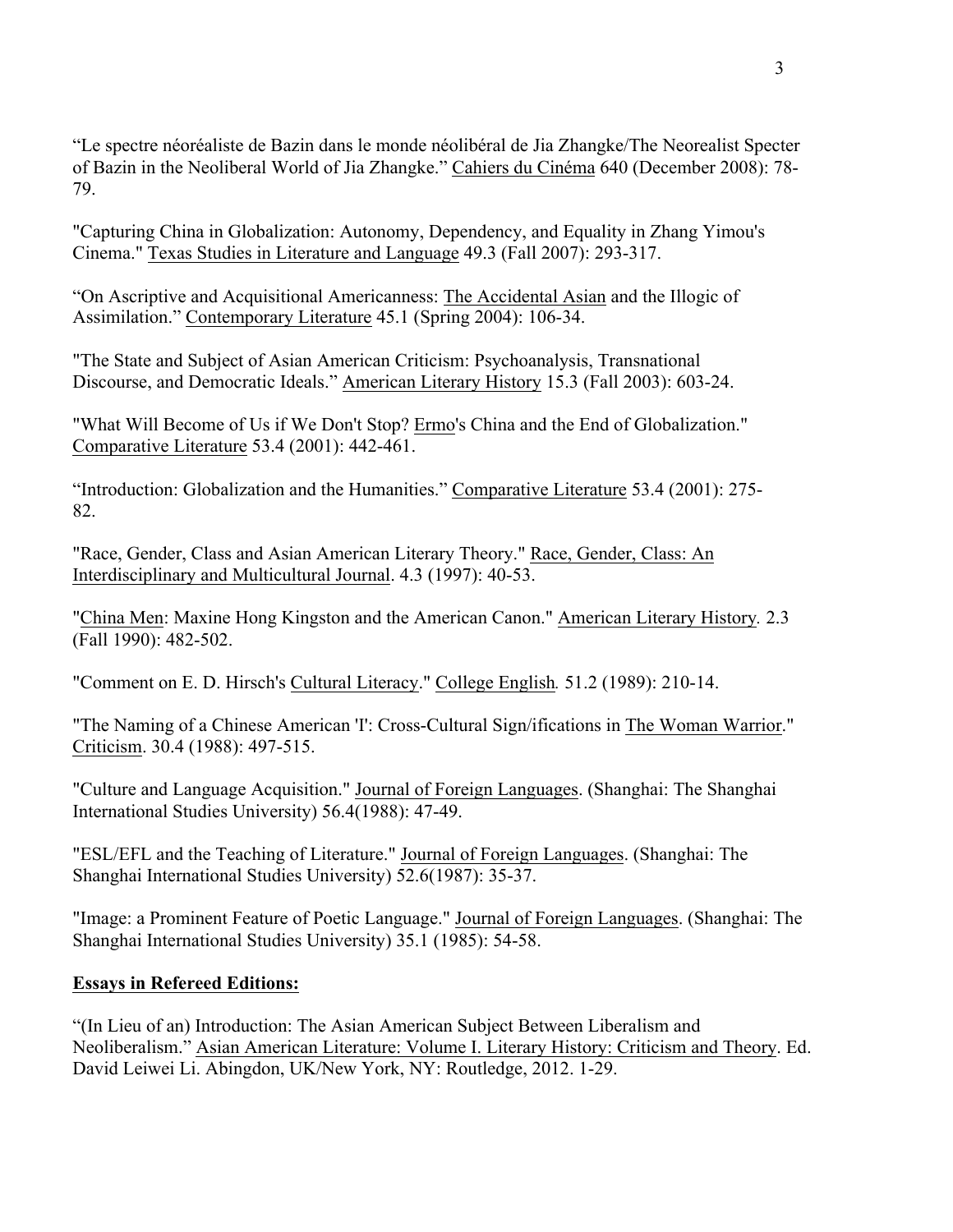"Cultural Studies and Cultural Citizenship: Global Capital and The Big Shot's Funeral." Cultural Citizenship and the Challenges of Globalization. Eds. Wenche Ommundsen, Michael Leach, and Andrew Vandenberg. Creskill, New Jersey: Hampton Press, 2010. 203-223.

"Crazy English with a Chinese Face: A Nationalist Enterprise of Global Capitalism" in Cultural Identity and Language Anxiety. Eds. Cheng Peikai and Jackie Xiu Yan. Guilin, China: Guangxi Normal UP, 2009. 203-259.

"Yi Yi: Reflections on Reflexive Modernity in Taiwan" in Chinese Films in Focus: 25 New Takes ed. Chris Berry. London: British Film Institute 2003. 198-205.

"Introduction" Globalization and the Humanities. Ed David Leiwei Li. Hong Kong: Hong Kong University Press, 2004. 1-16.

"Concentricity, Teleology, and Global Modernity in Edward Yang's Yi Yi." Globalization and the Humanities. Ed David Leiwei Li. Hong Kong: Hong Kong University Press, 2004. 249-71.

"Can Asian American Studies Abandon 'Nation'?" Navigating Islands & Continents: Conversations and Contestations in and Around the Pacific. Eds. Cynthia Franklin, Ruth Hsu and Suzanne Kosanke. Honolulu: U of Hawaii P, 2000. 101-114.

"Re-presenting The Woman Warrior: An Essay of Interpretive History." Critical Essays on Maxine Hong Kingston. Ed. Laura Skandera-Trombley. New York: G.K. Hall & Co., 1998. 182- 206.

"Filiative and Affiliative Textualization in Contemporary Chinese American Literature." Understanding Others: Cultural and Cross-Cultural Studies and The Teaching of Literature. Eds. Joseph Trimmer and Tilly Warnock. Urbana: National Council of Teachers of English, 1992. 177- 200.

"The Production of Chinese American Tradition: Displacing American Orientalist Discourse." Reading the Literatures of Asian America. Eds. Shirley Lim and Amy Ling. Philadelphia: Temple UP, 1992. 319-31.

"The Formation of Frank Chin and Formations of Chinese American Literature." Asian American Studies: Comparative and Global Perspectives*.* Eds. Shirley Hune et al. Washington State UP, 1991. 211-222.

Contemporary American Literature with Collateral Readings*.* Ed. Xiaomen Qin. Shanghai: Shanghai Translation Publishing House, 1986.

I am responsible for Chapter 9, "Ken Kesey." The contribution includes my critical introduction to the author, the selection of and annotation to the text, and a guide to teaching.

"Ken Kesey and One Flew over the Cuckoo's Nest." Foreign Literatures*.* (Beijing: Institute of Foreign Literature, Beijing Foreign Studies University) 70.4 (1986): 89-91.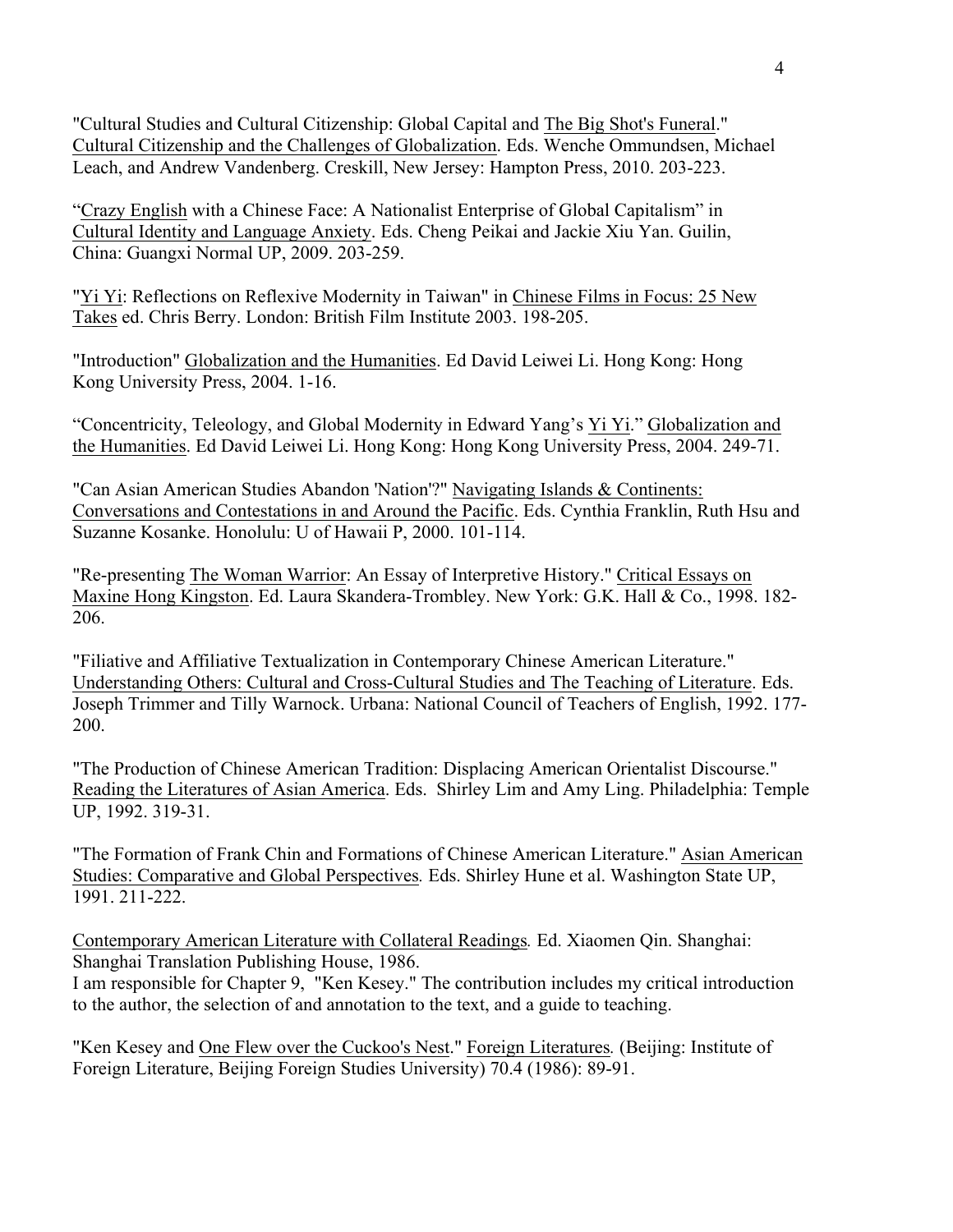## **Essays and Book Excerpts in Reprint and Translation:**

"Alienation, Abjection, and Asian American Citizenship and Asian American Identity in Difference and Diaspora." A reprint from Imagining the Nation: Asian American Literature and Cultural Consent (1998) in Asian American Literature: Volume I. Literary History: Criticism and Theory. Ed. David Leiwei Li. Abingdon, UK/New York, NY: Routledge, 2012. 181-222.

"Can Maxine Hong Kingston Speak? The Contingency of The Woman Warrior." A reprint from Imagining the Nation: Asian American Literature and Cultural Consent (1998) in Asian American Literature: Volume II. Prose: Fiction and Non-fiction. Ed. David Leiwei Li. Abingdon, UK/New York, NY: Routledge, 2012. 213-33.

"On Ascriptive and Acquisitional Americanness: The Accidental Asian and the Illogic of Assimilation." A reprint from Contemporary Literature (Spring 2004) in Asian American Literature: Volume II. Prose: Fiction and Non-fiction. Ed. David Leiwei Li. Abingdon, UK/New York, NY: Routledge, 2012. 273-95.

"Yi Yi: Reflections on Reflexive Modernity in Taiwan" in Chinese Films in Focus II ed. Chris Berry. London: A British Film Institute Book by Palgrave Macmillan, 2008. 265-272.

"On Ascriptive and Acquisitional Americanness: The Accidental Asian and the Illogic of Assimilation." A reprint from Contemporary Literature (Spring 2004) in Culture, Identity, Commodity: Diasporic Chinese Literatures in English. Eds. Tseen Khoo and Kam Louie. Hong Kong: Hong Kong University Press, 2005. 253-277.

"The State of Asian America: Transnational Discourse in Recent Criticism," a partial reprint of "The State and Subject of Asian American Criticism," American Literary History (Fall 2003) in The Regenerative Spirit: Polarities of Home and Away, Encounters and Diasporas in Postcolonial Literatures. Eds. Nena Bierbaum, Syd Harrex and Sue Hosking. Adelaide: Lythrum Press, 2003. 26-35.

"Genes, Generation and Geospiritual (Be)longings," a reprint from Imagining the Nation (1998) in Contemporary Literary Criticism (151): 340-343. Farmington Hills, MI: Gale Group, 2002.

"The Formation of Frank Chin and Formations of Chinese American Literature." A reprint from Asian American Studies (1991) in Contemporary Literary Criticism (135): 159-65. Farmington Hills, MI: Gale Group, 2001.

"Xiou Din Mei Gou Wen Xue Min Zhu Lu: Ma Ke Xin Hong Jin Si Dun De Zhong Gou Ren." (Chinese translation of my "China Men: Maxine Hong Kingston and the American Canon" originally published in ALH) Foreign Literature (Beijing, China: Beijing University). Translator, Li Shu Miao. 52.4 (1993): 45-56.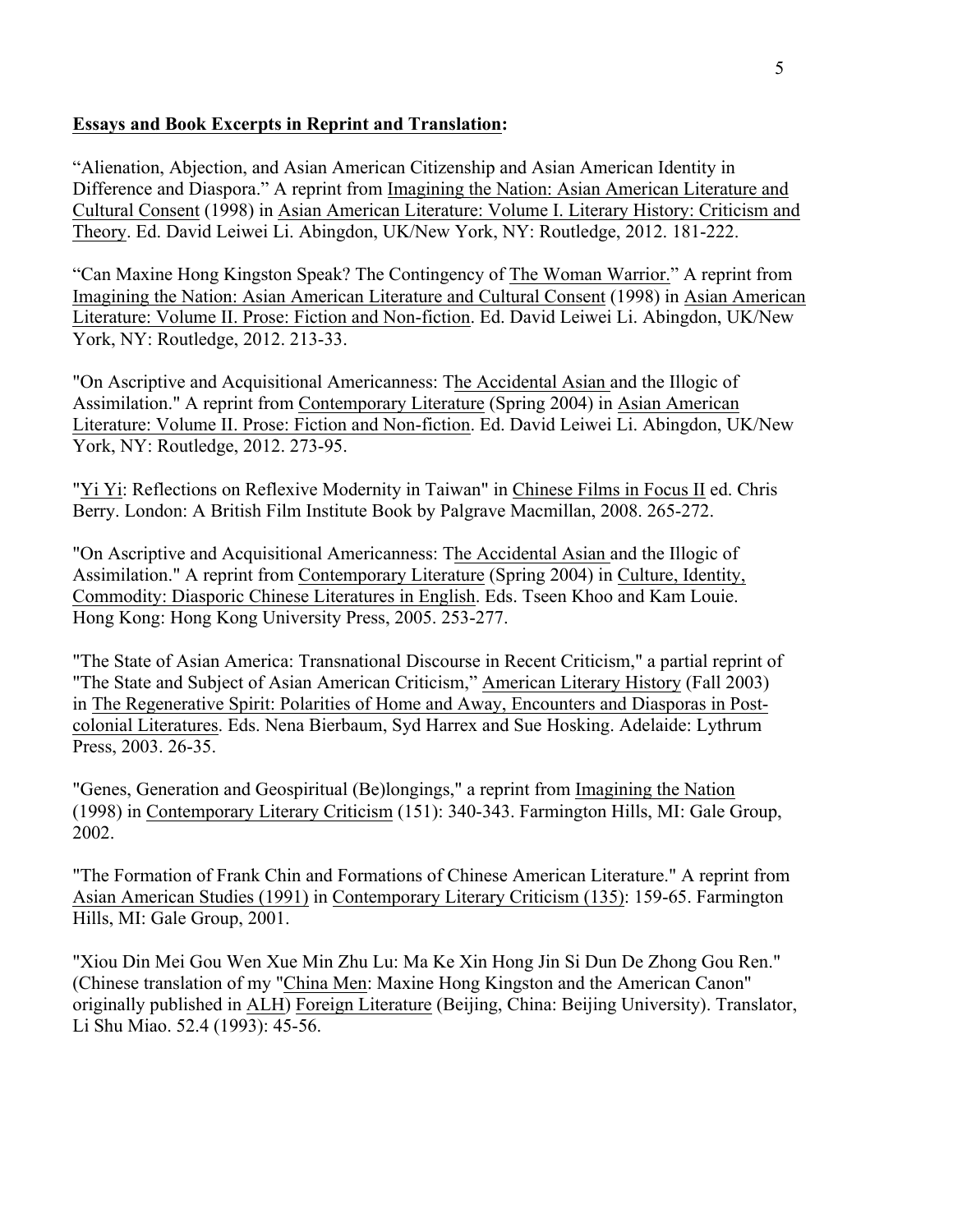### **Invited Lectures:**

"Can Capitalism be Green? The Case of Shanghai EXPO 2010," an invited lecture at Fuzhou University, Fuzhou, China. Nov 20, 2014.

"The Figure of Superman as a Response to Sphinx's Riddle: Ang Lee's *Eat, Drink, Man, Woman*," an invited lecture at Fuzhou University, Fuzhou, China. Nov 18, 2014.

"Unspeakable Sentiments: *The World* of Jia Zhangke," an invited lecture at Fuzhou University, Fuzhou, China. Nov 18, 2014.

"Asian American Literature and Culture: Histories, Concepts, and Practices," an invited lecture at Fuzhou University, Fuzhou, China. Nov 18, 2014.

"Chinese Cinema in the 2<sup>nd</sup> Coming of Capital," an invited lecture at Fuzhou University, Fuzhou, China. Nov 17, 2014.

"The Forfeiture of Future: Notes on the Sociality and Temporality of Capital." An invited presentation for "Imagining the Future: The Utopian, Dystopian, and the Posthuman," a symposium sponsored by the Institute of Cinematic Arts, Shanghai Theater Academy. Nov 14, 2014.

"Karl Marx, China, and the Ecological Crisis." Sponsored by The German Fulbright Commission Inter-country Program, Trier Center for American Studies, University of Trier, Germany. June 13, 2013

"Hollywood Chinese: A Post-Screening Presentation and Discussion," London College of Fashion, London. May 1, 2013.

"Shanghai EXPO 2010: The World's Fair and 'Green Capitalism'." Sponsored by The Italian Fulbright Commission Inter-country Program, Program of Foreign Languages and Literatures, Ragusa University, Italy. April 18, 2013.

"Against Speed: Jia Zhangke's Anti-globalization Film Aesthetics." Sponsored by The Italian Fulbright Commission Inter-country Program, Program of Foreign Languages and Literatures, Ragusa University, Italy. April 18, 2013.

"Shanghai EXPO 2010: The World's Fair and 'Green Capitalism'." Sponsored by The Italian Fulbright Commission Inter-country Program, Program of Chinese Language and Literature and the Confucius Institute, University of Napoli "Orientale," Italy. April 17, 2013.

"A Short Asian American Literary History between Liberalism and Neoliberalism." Sponsored by The Italian Fulbright Commission Inter-country Program, Program of Comparative Literature and East-West Studies, University of Napoli "Orientale," Italy. April 16, 2013.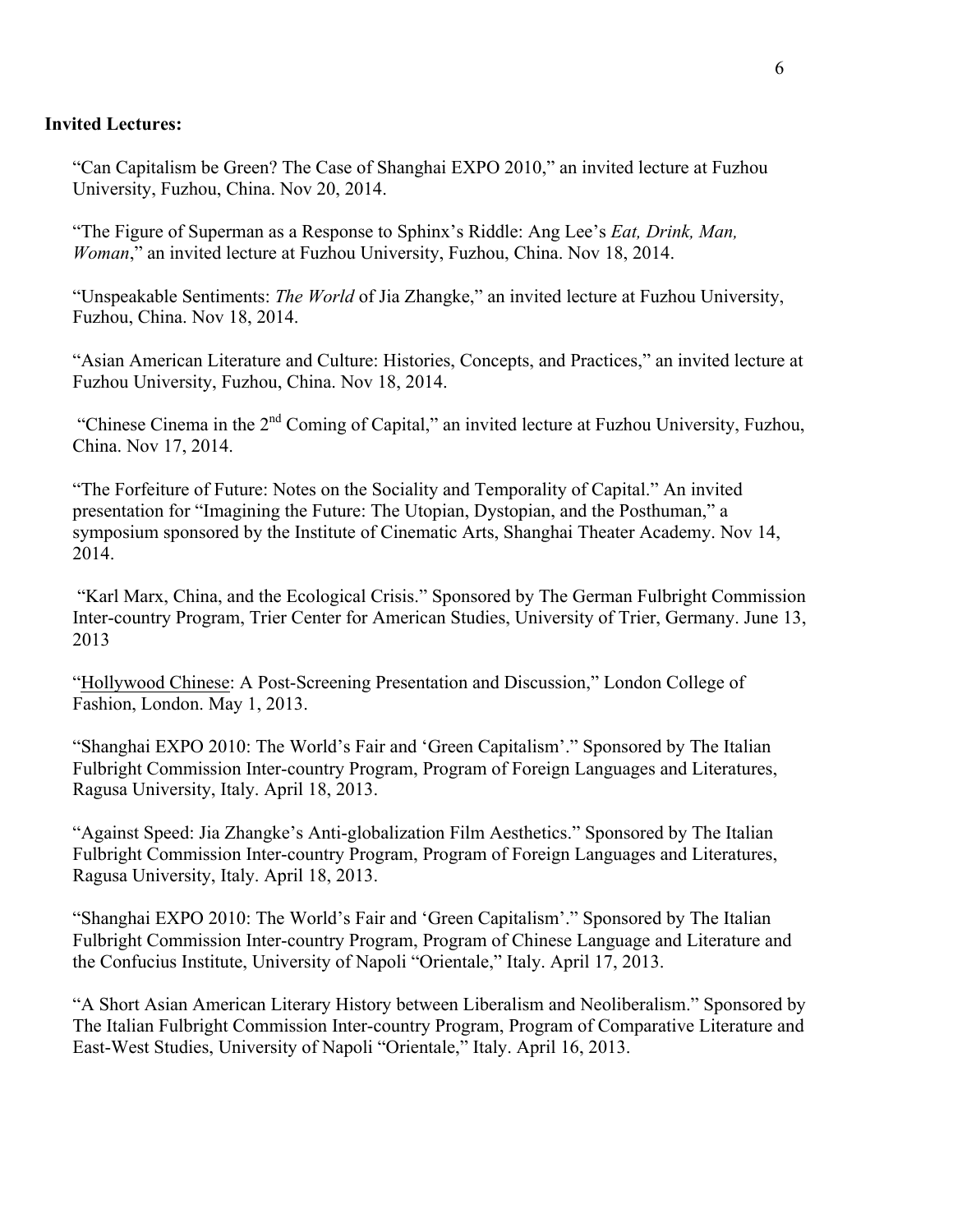"Shanghai EXPO 2010: The World's Fair and 'Green Capitalism'." Sponsored by The Italian Fulbright Commission Inter-country Program, the School of International Studies and the Doctoral School in Studi Umanistici (Humanities), The University of Trento, Italy. April 11, 2013.

"Globalization on Speed: Capital, Culture, Cinema, and China," A Fulbright Distinguished Chair lecture at CCW Graduate School, and Center for Transnational Art, Identity, and Nation, University of Arts, London. January 16, 2013.

"Between Liberalism and Neoliberalism: The Phantom of Poverty in Theories of the 'Post'," an invited presentation at "Too Big to Ignore: Narratives of Inequality, an international Conference" Freiburg University, Germany. July 13, 2012.

"The Transformation of the Humanities between Liberalism and Neoliberalism," an invited presentation and discussion sponsored by the English Department and the Humanities Center at Grinnell College, Grinnell, Iowa. April 6, 2012.

"The Asian American Subject between Democracy and Difference, Liberalism and Neoliberalism," a keynote lecture at 21<sup>st</sup> AISNA (Italian Association of North American Studies) Conference, "Democracy and Difference: The United States in Multidisciplinary and Comparative Perspectives" The University of Trento, Italy. Oct 26, 2011.

"Shanghai EXPO 2010: Economy, Ecology, and the  $2<sup>nd</sup>$  Coming of Capitalism in China," a talk sponsored by the Center for Asian Studies, Willamette University. April 12, 2011.

"Shanghai EXPO 2010: Economy, Ecology, and the  $2<sup>nd</sup>$  Coming of Capitalism in China," a talk sponsored by the Department of East Asian Languages and Literatures and the Center for Asian Studies, University of California, Irvine. Nov. 23, 2010.

"West Coast Literature Formation and the Neorealist Aesthetics of Jia Zhangke in Globalization," a Lansdowne Lecture at the University of Victoria, Canada (presented by the English Department). October  $8<sup>th</sup>$ , 2009.

"Asian American Death-wish, or the Melancholy of Liberal Democracy," an invited presentation at "The Asian American Forum," The Graduate Center, City University of New York. May 8th, 2008.

"Multiculturalism & the Monoculture of Global Capital: A Critical Illustration with Jia Zhangke's Cinema," a keynote lecture given at "Multiculturalism and the Arts," University of Turku, Finland, August 30, 2008.

"The Neorealist Specter of Bazin in the Neoliberal World of Jia Zhangke." Plenary Paper given at "Rethinking Film Criticism and Theory: Commemorating the 90<sup>th</sup> Anniversary of André Bazin," School of Film and TV Arts, Cahiers du Cinema, and China Film Critics Association, Shanghai University. June 14, 2008.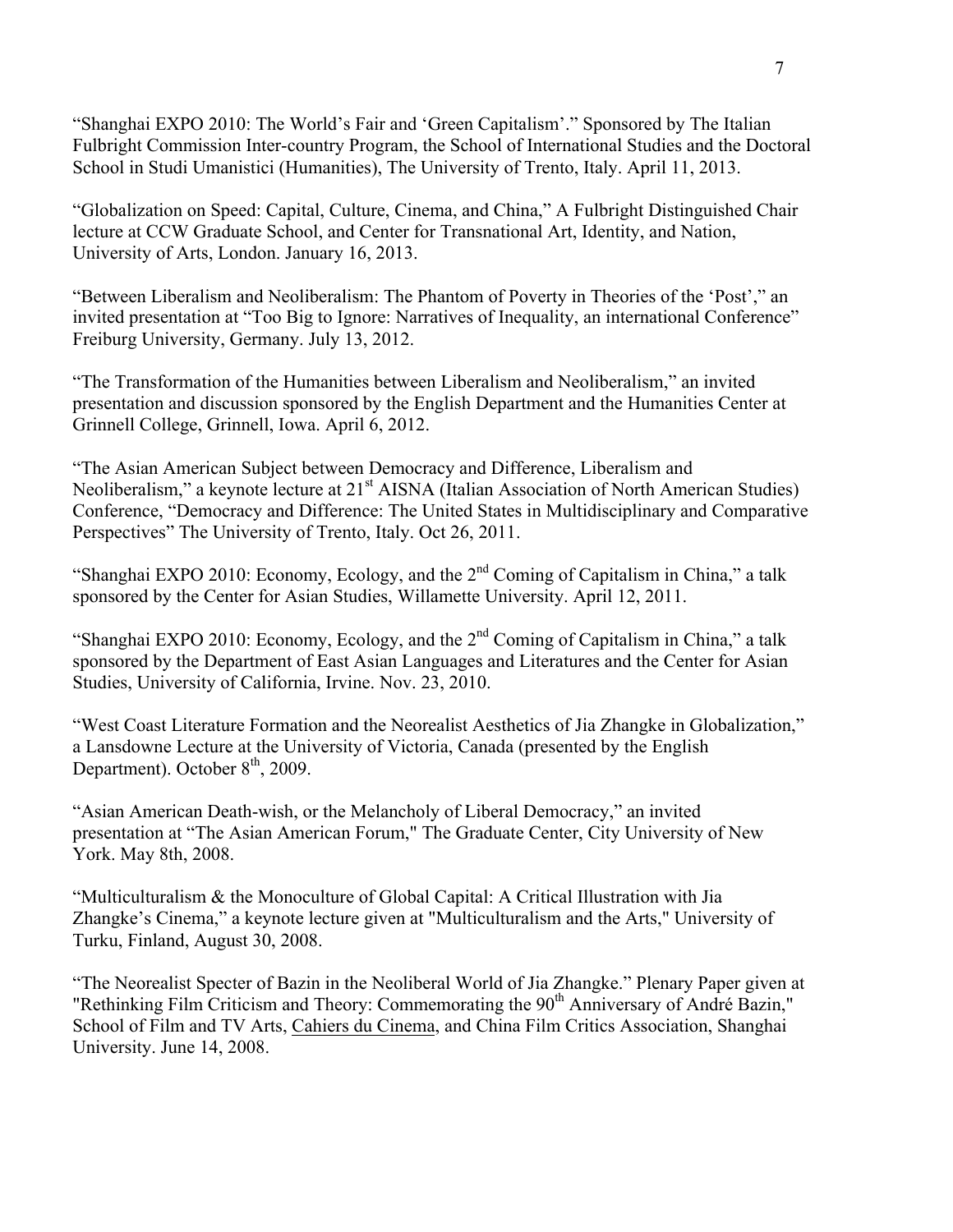"Crazy English with a Chinese Face: A Nationalist Enterprise of Global Capitalism." "Chinese Culture, Identity, and Language Anxiety: An International Conference." Hong Kong, City University of Hong Kong. June 22, 2007.

"The Transnational: A Chinese Cinematic Chiasma." A talk at "Globalization, Transnationalism and Cultural Studies," Portland Center for Cultural Studies, Portland State University. May 6, 2005.

"Capturing China in Globalization: Zhang Yimou's Cinematic Corrections." Lectures at the University of Hawaii, Hilo Campus April 27 and Monoa Campus April 29, 2004.

"The State and Subject of Asian American Criticism: Transnational Discourse and Democratic Ideals." Plenary Paper given at "Diasporas Conference," Penneshaw, Kangaroo Island, organized by the Center for Research in the New Literatures in English, Flinders University of South Australia. Dec. 10, 2002.

"On Ascriptive and Acquisitive Americanness." Keynote address at National University of Singapore Conference: "Asian Diasporas and Globalization" September 5-7, 2001.

"Ermo's China and the End of Globalization." Post-conference lecture at the English Department, National University of Singapore. September 8, 2001.

"Accident and Actuality: Articulating Asian America." Lecture at Tamkang University, Taiwan, April 17, 2000, at Hong Kong University, April 20, 2000, and at Hong Kong Chinese University, April 25, 2000.

"The Dilemma of Asian American Representation." Lecture at Academia Sinica, Taiwan, April 19, 2000.

"Asian American Studies: Paradigms and Problems." Lecture at National Taiwan University, Taiwan, April 20, 2000.

"Canon and Collaboration in Kingston's Tripmaster Monkey." Lecture at Portland State University, November 1999.

"Can Maxine Hong Kingston Speak? The Consequence of *The Woman Warrior*." Lecture at "Imperialism & Resistance in the Cultures of the U.S.," the Spring Symposium of Dept. of English & Comparative Literature at University of California, Irvine, March 2, 1991.

### **Editorials:**

"Remembrance against Manufactured Amnesia: On the  $20<sup>th</sup>$  Anniversary of the Tiananmen Incident" Jumpcut: A Review of Contemporary Media 51 (Spring 2009). http://www.ejump cut.org/currentissue/Tiananmen/index.html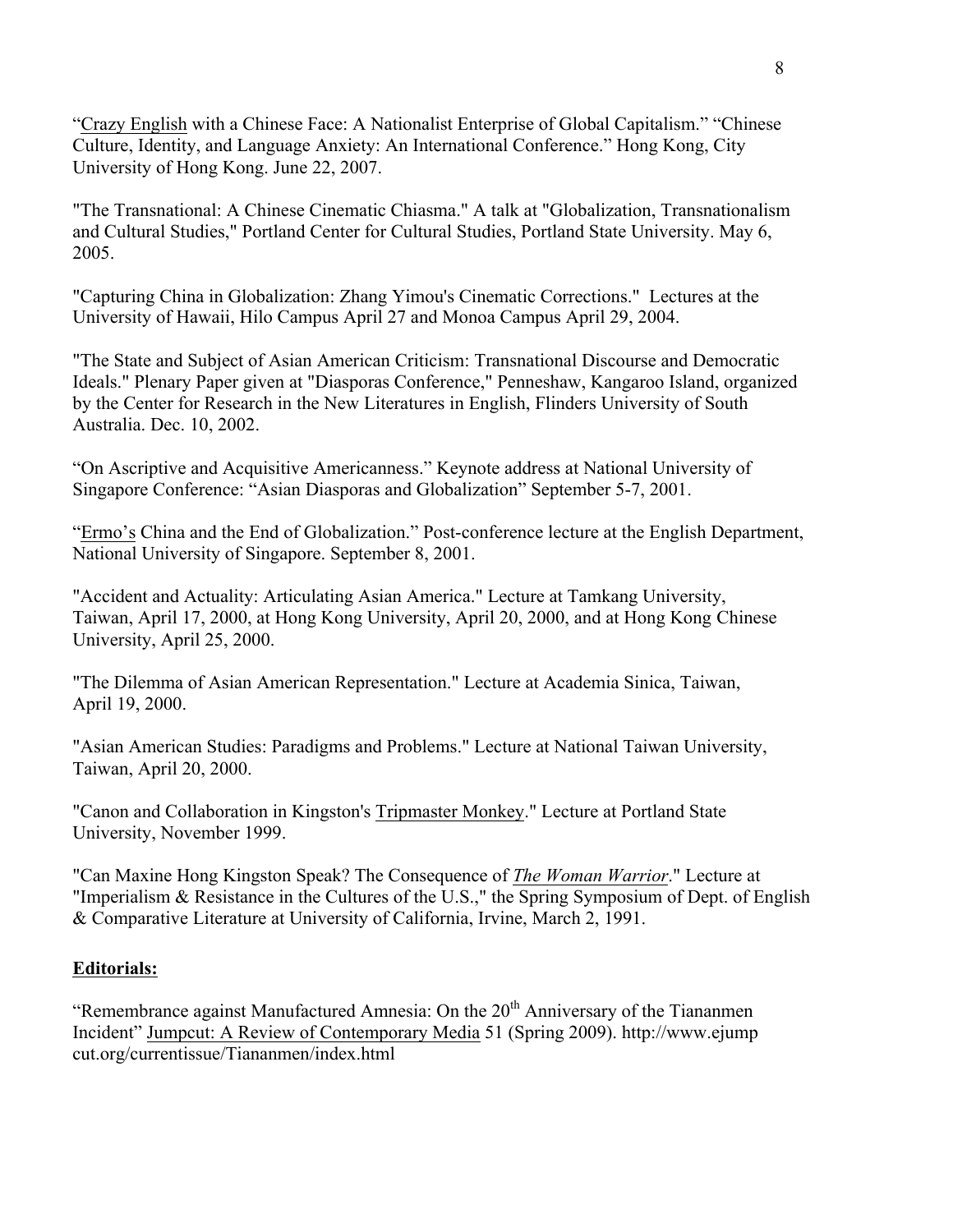### **Book Reviews:**

"Review of Postsocialism and Cultural Politics: China in the Last Decade of the Twentieth Century by Xudong Zhang." Comparative Literature 62.3 (2010): 311-14.

"China, Broadly Conceived: Review of Transnational Visuality, Global Postmodernity, by Sheldon H. Lu" Jumpcut: A Review of Contemporary Media 47 (Fall 2004). http://www.ejumpcut.org/trialsite/index.html

"Review of Multilingual America, by Werner Sollors." Yearbook of Comparative and General Literature 48 (2000): 313-17.

"Review of Donald Duk, a Novel, by Frank Chin." Manoa: A Pacific Journal of International Writing. 3.2 (1991): 224-225.

"Review of Asian American Literature: An Annotated Bibliography*,* by King-kok Cheung and Stan Yogi." Amerasia Journal. 16.1 (1990): 263-265.

"Review of Tripmaster Monkey: His Fakebook*,* by Maxine Hong Kingston." Amerasia Journal. 15. 2 (1989): 220-222.

"Review of China Reporting: An Oral History of American Journalism in the 1930s and 1940s*,* by Stephen R. Mackinnon and Otis Friesen and Agnes Smedley: The Life and Times of an American Radical*,* by Janice Mackinnon and Stephen Mackinnon." Amerasia Journal. 15.1 (1989): 328-330.

### **Conference Papers:**

"Intimacy Against Family: The Neoliberalization of Affect in Contemporary Chinese Cinema." 2014 New Directions in the Humanities. CEU San Pablo University, Madrid, June 11, 2014.

"(Re)productive Abandonment and (Re)creative Abandon: The Problem of Globalization in Chinese Language Cinema." 2010 Pacific Ancient and Modern Language Association Conference. Chaminade University, Honolulu, Nov. 13, 2010.

"Crazy English with a Chinese Face: A Nationalist Enterprise of Global Capitalism." 18<sup>th</sup> Congress of the International Comparative Literature Association. Federal University of Rio de Janeiro, Rio de Janeiro, Brazil, July 31, 2007.

"Ethnicity at Large: The Lifestory of Crazy English and Quitting." Paper presented at the 5th MESEA Conference (Multi-Ethnic Studies: Europe and Americas) Pamplona, Spain, May 20, 2006.

"Diaspora as Chiasma: Flexible Capital and Floating Population in Recent Chinese Cinema." Paper presented at The International Association of Philosophy and Literature Conference, Helsinki, June 4, 2005.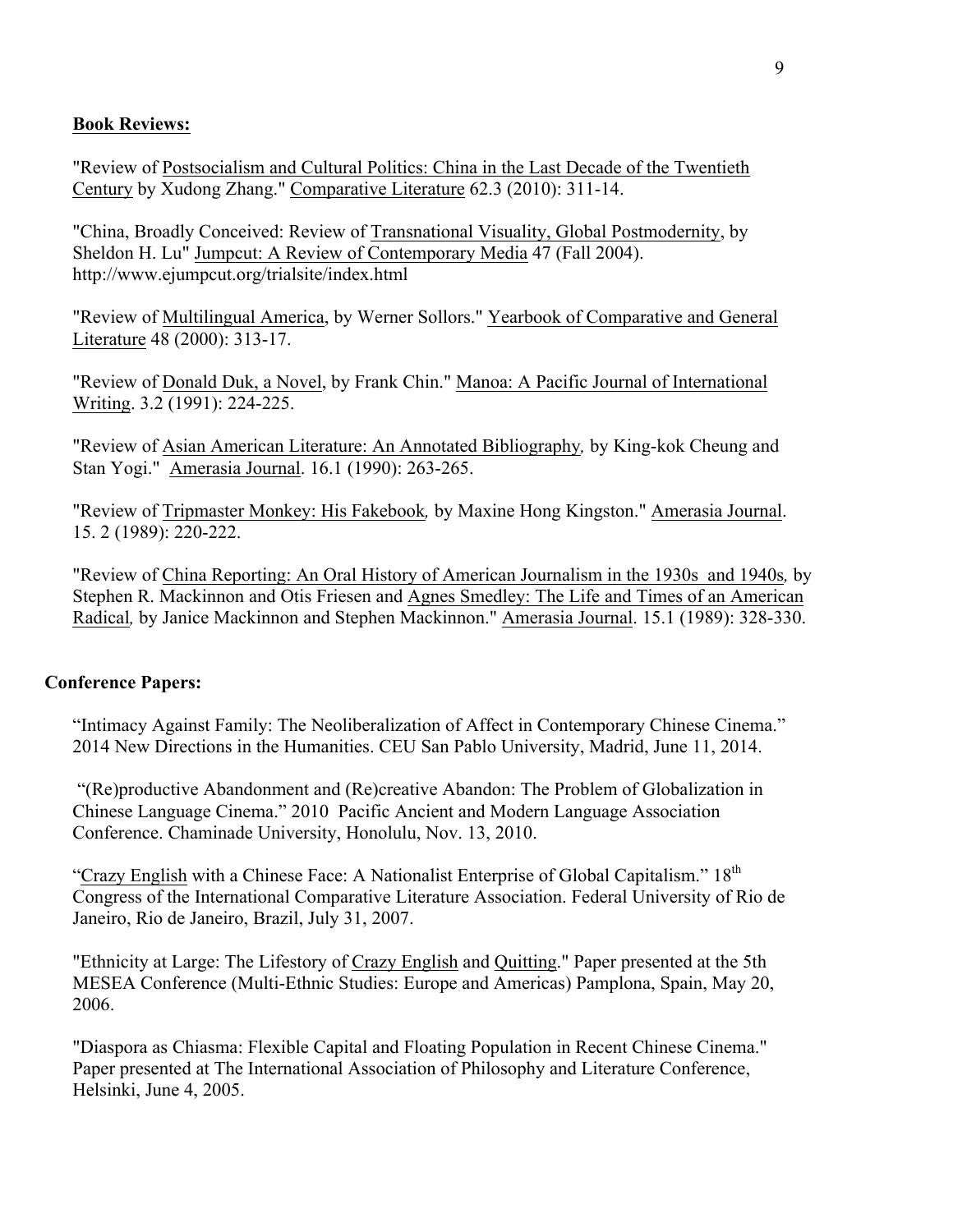"Capturing China in Globalization: Some Notes on Cinema and Criticism." Paper presented at the 4th Hawaii International Conference on Arts and Humanities, Honolulu: Jan 15, 2005.

"Ethnicity, Modernity, Globality: Chineseness and the Cosmopolitan Crisis." Paper presented at the 4th MESEA Conference (Multi-Ethnic Studies: Europe and Americas) Thessaloniki, Greece, May 22, 2004.

"Directing the Flow of Transnational Capital and Culture: Filming Herstory across the Pacific Rim." Paper presented at "Hystorical Fictions: Women, History and Authorship" Swansea, University of Wales, Aug 6, 2003.

"Cultural Studies and Cultural Citizenship: Globalization and Transnational Chinese Films." Paper presented at "Cultural Citizenship: Challenges of Globalization," Deakin University, Australia, Dec.6, 2002.

"Edward Yang's Yi Yi: Global Modernity Beyond the East/West." Paper given at The International Association of Philosophy and Literature Conference, Rotterdam, June 5, 2002.

"Translation in the Transnational and Transgenerational Space of Taipei: Edward Yang's Yi Yi and Global Modernity." Paper given at The 2002 American Comparative Literature Association Conference, Puerto Rico, April 12, 2002.

"Globalization, or Modernization in Chinese Condensation." Paper presented at the Conference of Oregon Consortium for Asian Studies, Portland, February 16, 2002.

"Alienation and Abjection, or Can Asian American Studies Abandon Nation?" Paper given at The 1998 Association of Asian American Studies Conference, Honolulu, June 27, 1998.

"Asian American Literature and Culture between 'Nation' and 'Transnation'." Paper given at The 1997 Multi-Ethnic Literatures of the United States (MELUS) Conference, Honolulu, April 20, 1997.

Chair, "Sexuality, Transnationality, and Asian American Cultural Community," and Presenter, "The Absence of Intraracial Romance In the Asian American Imaginary," both at The 1995 Modern Language Association Convention, Chicago, Dec. 29, 1995.

"Meaningful Interruptions: Insurgency and Institutionalization of Asian American Literary Studies." Paper given at The 1994 Modern Language Association Convention, San Diego, Dec. 28, 1994.

"No Gender is an Island: What is Asian American Feminism For?" Paper presented at American Studies Association 1993 Annual Convention, Boston, Nov.7, 1993.

"Mainstreaming? Cases of a Few Asian American Literary Fish." Paper presented at the MELUS 1993 Annual Convention, Berkeley, May 1, 1993.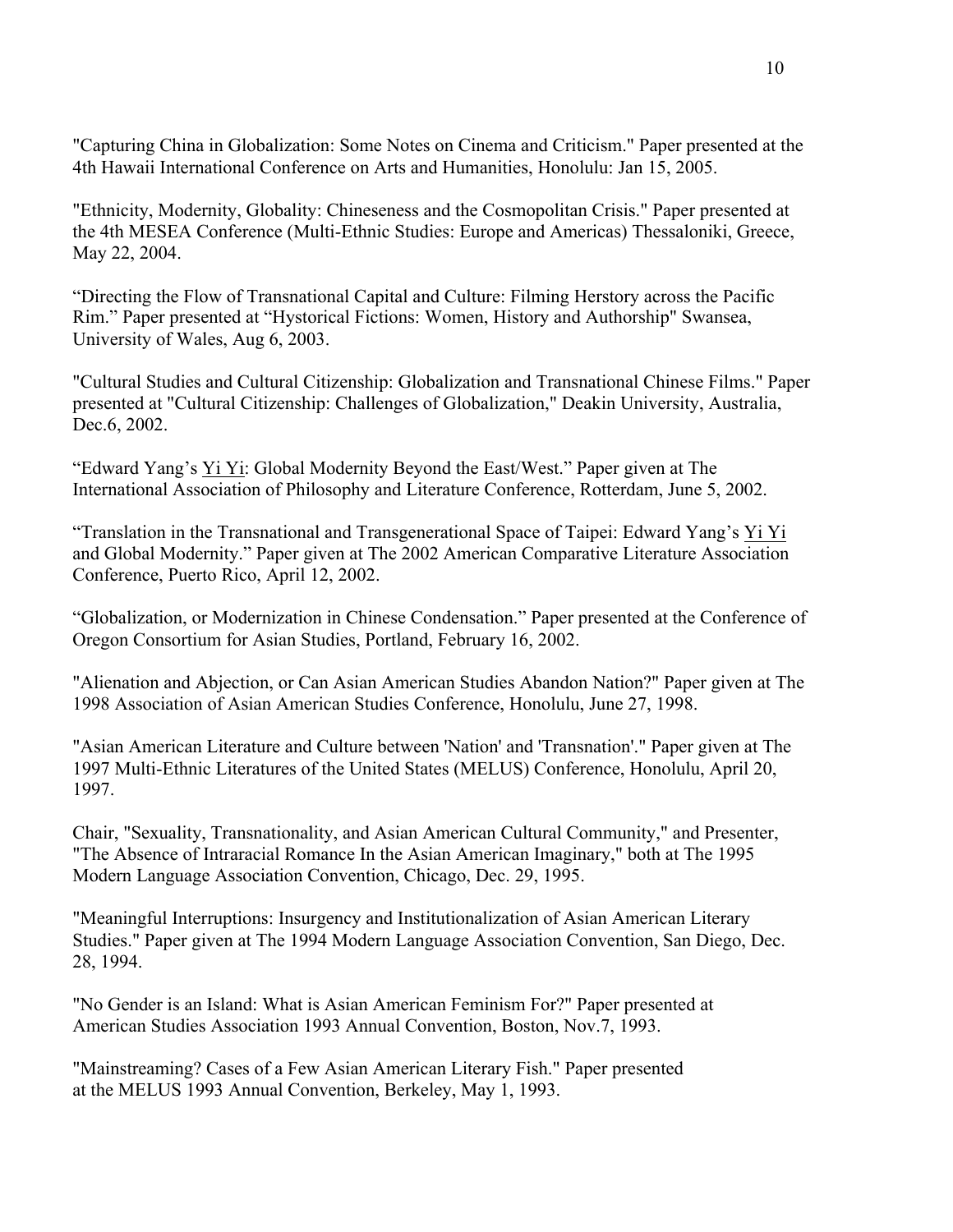"The Real or the Fake? The Ethnic Box or the Universal Face? Inquiries into the Conditions and the Concerns of Contemporary Asian American Literature." Paper presented at American Studies Association 1992 Annual Convention, Coasta Mesa, Nov. 7, 1992.

"Revisioning American Studies: Asian American Studies *as* American Studies?" Paper presented at American Studies Association 1991 Annual Convention, Baltimore, Nov. 1, 1991.

"Politics of Asian American Literary Reception." Paper given at "Asian American Cultural Transformations: A Literature of One's Own." University of California, Santa Barbara, April 26- 28, 1991.

"Producing Tradition: A reading of Frank Chin's 'Unmanly Warrior' and Maxine Hong Kingston's Tripmaster Monkey." Paper given at The 1990 Modern Language Association Convention, Chicago, Dec. 28, 1990.

"Issues of Canon Formation in Chinese American Literature." Paper presented at the Sixth National Conference of the Association for Asian American Studies. Hunter College, CUNY, New York: June 3 1989.

### **University of Oregon and Other Public Presentations:**

"Shanghai EXPO 2010: Economy, Ecology, and the  $2<sup>nd</sup>$  Coming of Capitalism in China," a talk sponsored by the UO Confucius Institute and the Oregon Humanities Center. May 5, 2011.

"Digital China and Social Media," Panelist for Northwest China Council and UO Center for Asia Pacific Studies session, following video-streaming of Paley Center for Media in New York, March 15, 2010.

"Remembrance against Manufactured Amnesia: On the  $20<sup>th</sup>$  Anniversary of the Tiananmen Incident," a presentation sponsored by Center for Asia Pacific Studies and the Department of Political Science, Eugene, University of Oregon, June 4<sup>th</sup>, 2009.

"The World of Jia Zhangke Viewed: Neorealist Aesthetics Against Neoliberal Logics," a work in progress talk at the Oregon Humanities Center, Eugene, University of Oregon, May 30, 2008.

"Cannibal Capitalism and Mundane Monstrosities: Reproduction and Rejuvenation in Fruit Chan's Dumplings." "Empires in the 21st Century: Emergence, Contestation, and Gender." Eugene, University of Oregon, May 18, 2007.

Respondent to Ernesto Martinez, "Reading Minorities Reading: The Uses of People of Color in Contemporary Theory," Faculty Seminar Series, Center for Race, Ethnicity, and Sexuality Studies, University of Oregon, April 2007.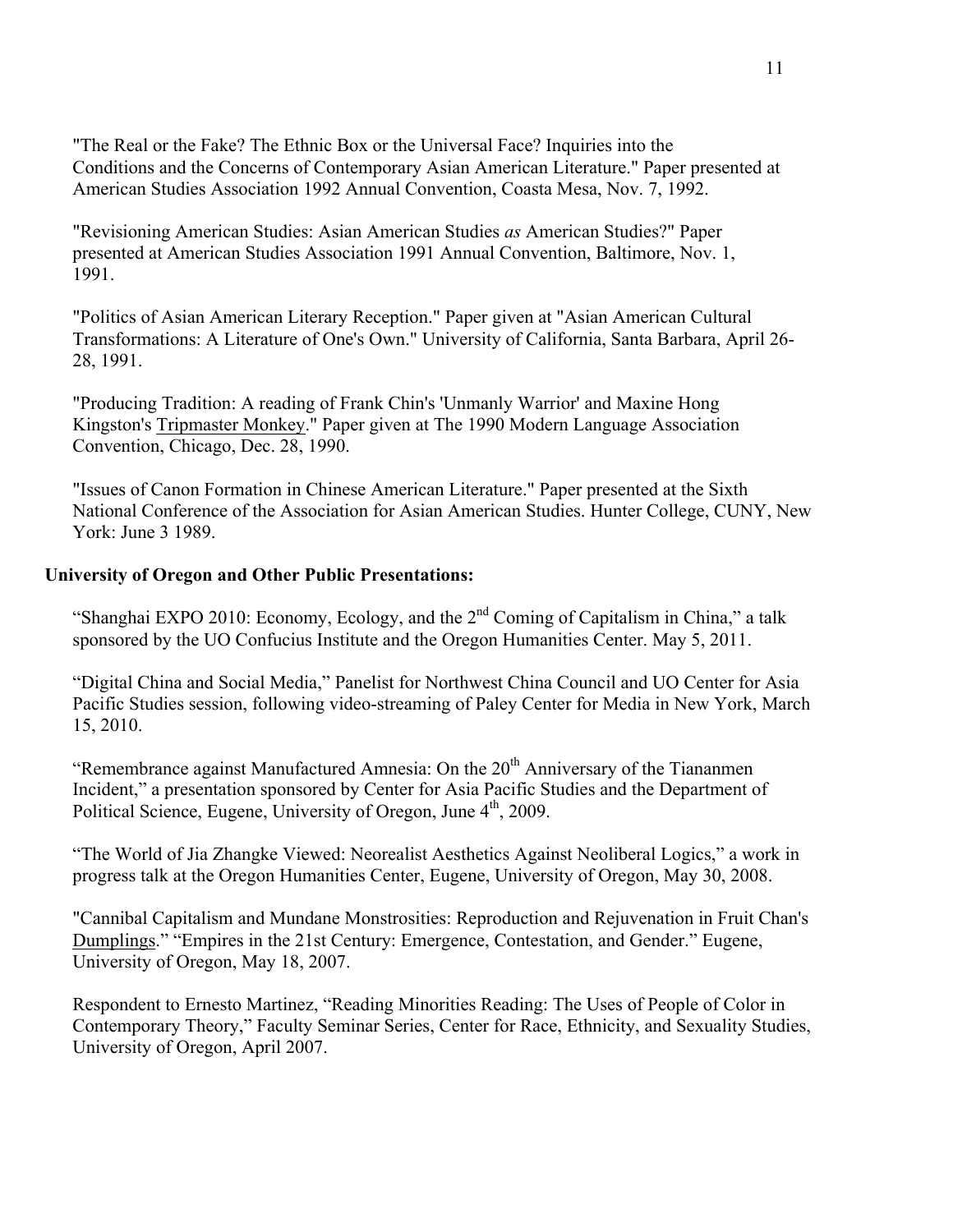Presentation and Discussion on the film, Life Show for "Perspectives on Globalization: Culture, Labor and Politics." Eugene, University of Oregon, Feb. 28, 2007.

Respondent to Sangita Gopal, "No Exchange: Incest in Contemporary Anglophone Fiction." Faculty Seminar Series, Center for Race, Ethnicity, and Sexuality Studies, University of Oregon, April 2006.

## **University of Oregon Services:**

## Departmental:

Director: Globalization: Prospects and Problems, A Summer Symposium June 2000. Ethnic American Literature Search Committee, 2000 and 2001. Postcolonial Search Committee, 2003. Steering Committee of INC conference on "Exhibiting Culture/Displaying Race." 2002. Graduate Fellowship Committee 2001. Graduate Review Committee of Ernst, Risa Palm and Naomi Luvaas, and OUS International Fellowships Kirby Awards Committee Chair, Ad hoc Committee on Future Department Hiring, 2002. Speakers Series Committee 2003-2005. Tolentino 3rd Year Review Committee 2005. Chair, Hames-Garcia Tenure Promotion Committee 2005. Chair, Gopal 3rd Year Review Committee 2006. Chair, Search for Horn Professorship in African American Literature 2006. Chair, Tolentino Tenure Promotion Committee 2008. Deb Shapple 3rd Year Review Committee 2008. Chair, Kathleen Karlyn Full Professor Promotion Committee 2009. Chair, Sangita Gopal Tenure Promotion Committee 2010. Post-Tenure Review Committee 2010-2012. Graduate Committee 2013—

## University:

Referee for CAS Humanities' Vitality Grants 2001. Collaboration with Karen Kelsky of Anthropology in winning Center for Asian Pacific Studies grant to fund Jeremiah Lecture Series on "Globalasia." 2001. Asian Studies Committee 2000-2001. Ethnic Studies Executive Committee 2000-2003. Planning for the Center for Asian Pacific Studies Freeman Conference on "Culture, Technology, and Power" (Fall 2003). Panelist on "China" for UO program, "Community Conversations" October 2005. Participation in CAPS coordinated effort in winning the funding for the Chinese Flagship Program at UO from US "National Security Education Program" 2005. Session Moderator, 6th Annual Conference of Association of Pacific Rim Universities at UO, August 2005.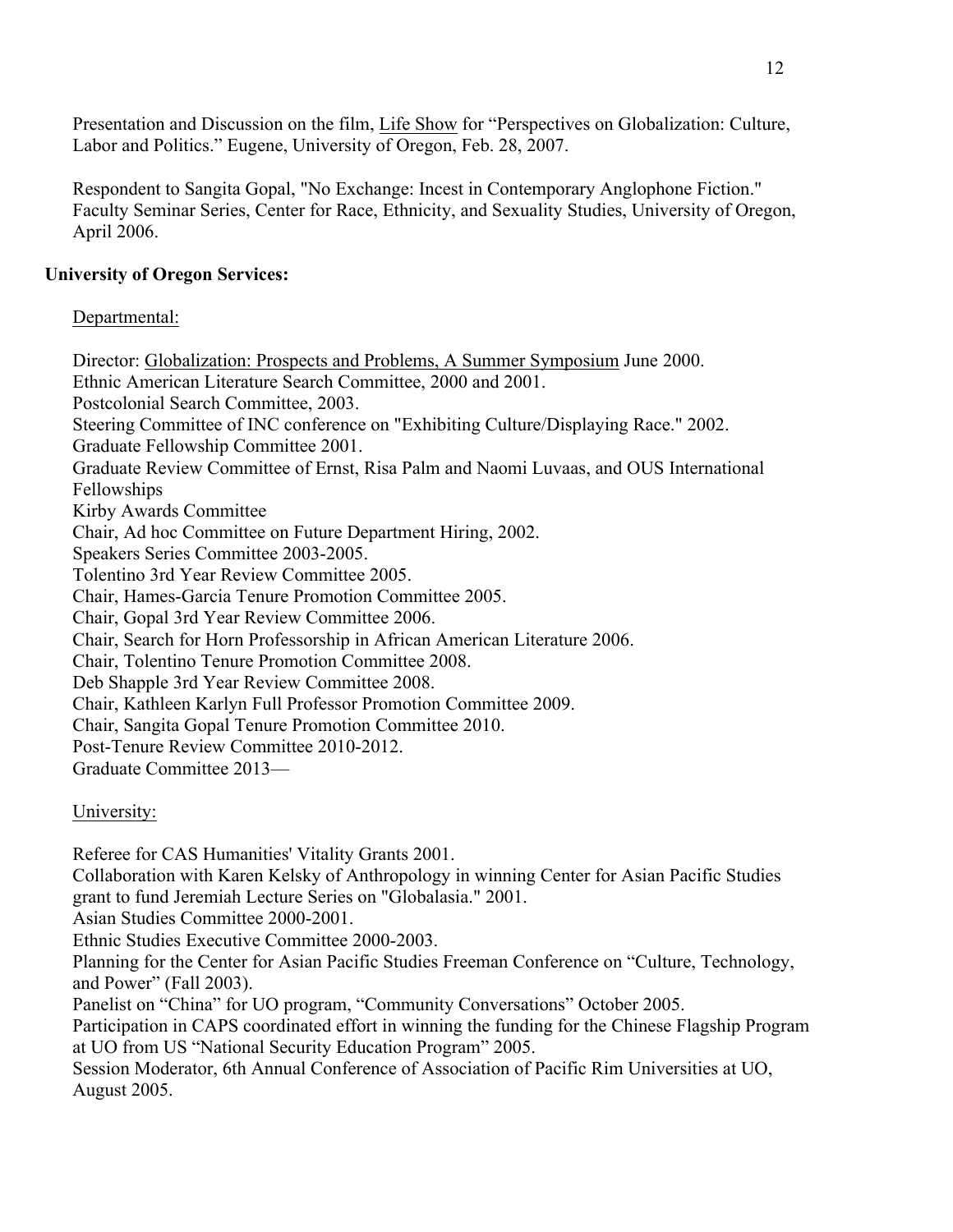Presentation and Discussion on the film, Life Show, for "Perspectives on Globalization: Culture, Labor, and Politics." Ethnic Studies, University of Oregon, Feb. 28, 2007. Sponsor, Jeremiah Lecture for Center for Asian Pacific Studies by Prof. Liu Kang of Duke University 2007. Sponsor, Jeremiah Lecture for Center for Asian Pacific Studies by Prof. Martin Huang of UC, Irvine 2009. Moderator for "Think Big" Conference, UO Graduate School, Winter 2011. Collaborator with Richard Herskowitz of UO Cinema Pacific for its 2011 Film Festival: Focus China. April 2011. Introducing Director Jia Zhangke and leading discussion on his "I Wish I Knew" for UO Confucius Institute, Feb. 16, 2012.

Collins Distinguished Speakers Series:

Ha Jin (National Book Award Winner, Spring 2009) Junot Diaz (Winner of Pulitzer in Fiction, Spring 2010) Noam Chomsky (Linguist and Political Activist, Spring 2011)

Asian American Voices: A Collins Literary Forum (2014) Gish Jen, Maxine Hong Kingston, Bill Cheng and Chang-rae Lee

For Black History Month (April 2014) Lois Leveen, "Mary Bowser and the Intersections of Race, Gender, History and Fiction"

### **Other Professional Services:**

Manuscript Evaluator:

American Literary History, Boundary 2, PMLA, Contemporary Literature, Comparative Literature, College English, MELUS, Texas Studies in Language and Literature, Amerasia Journal, Positions: East Asia Cultures Critique.

MLA Publications, Temple University Press, University of Illinois Press, Stanford University Press, Columbia University Press, Hong Kong University Press, University of North Texas Press, Oxford University Press.

Referee of Tenure and Full Professor Promotion Cases:

University of California Los Angeles; University of Hawaii at Manoa; University of California at Berkeley; University of Southern California, Deakin University, Australia, Santa Clara University; University of Wisconsin at Madison, University of Virginia, University of Texas, Austin, and University of Wisconsin at Milwaukee

### **Art Exhibitions (Juried):**

"Macau: Beyond the Fortress Wall." Digital Photo. Eugene Mayor's Art Show, Eugene, Oregon 2007